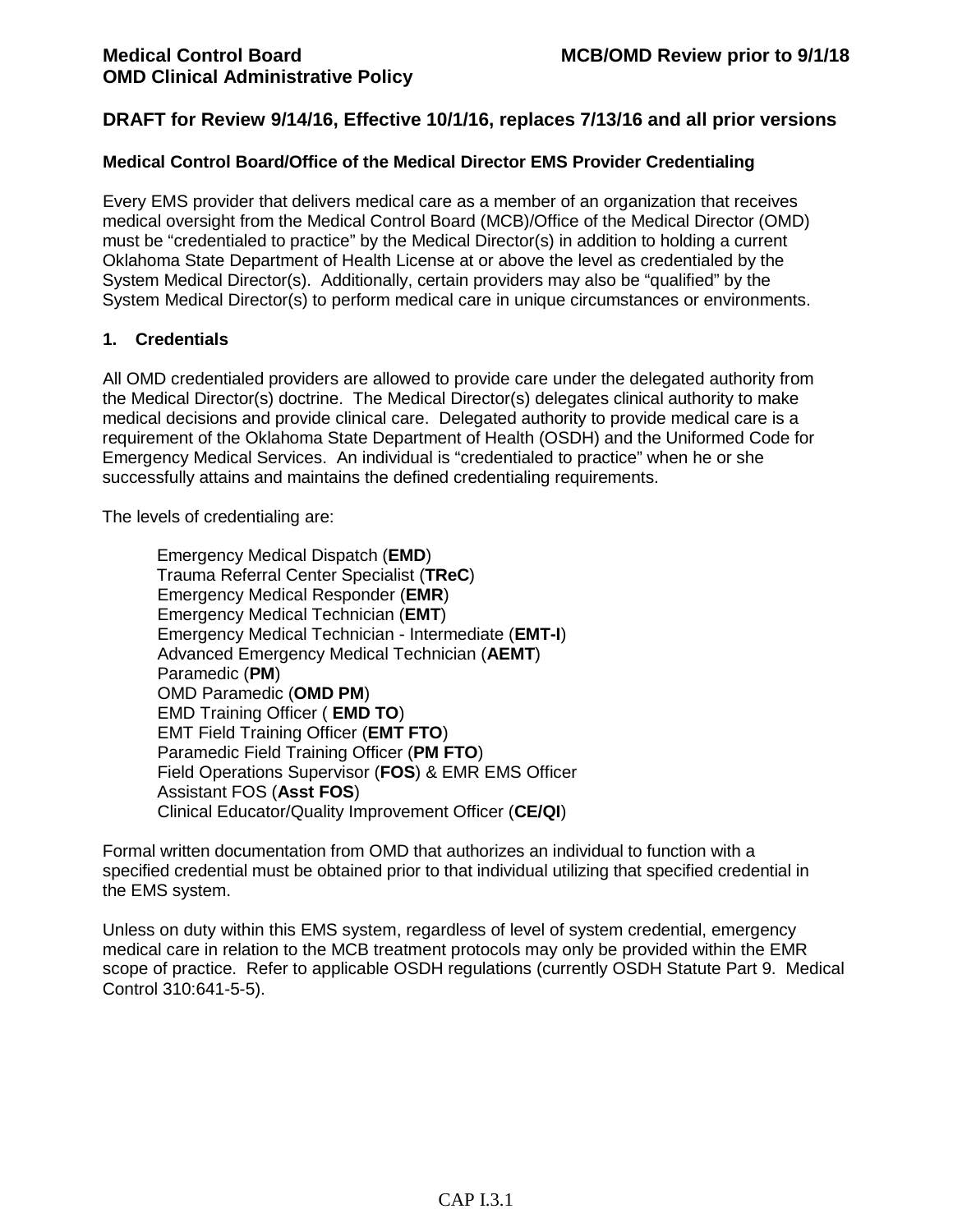## **Emergency Medical Dispatch (EMD) Credential**

Must also be credentialed at the EMT Level or higher.

EMD credential applies to primary responsibility of providing pre-arrival medical care instructions and determining the priority/configuration of the response as defined by the MCB.

### EMD Initial Credentialing Requirements:

- 1. Current National Academy of Emergency Dispatch (NAED) EMD certification
- 2. Current unrestricted EMT (or higher) license by OSDH
- 3. Employee in good standing of EMSA's contractor
- 4. Letter of endorsement to OMD for EMD credential from Communications manager
- 5. Current certification through an MCB/OMD approved CPR program
- 6. Successful completion of all MCB/OMD education modules specified for EMD
- 7. Successful completion of all MCB/OMD EMD credentialing process steps
- 8. Successful completion of all MCB/OMD EMT credentialing process steps (EMT minimum, higher if applicable and desired to maintain at highest level attained)

EMD Recredentialing Requirements (required no less frequent than every 2 years):

- 1. Current NAED EMD certification
- 2. Current unrestricted EMT (or higher) license by OSDH
- 3. Employee in good standing of EMSA's contractor
- 4. Letter of endorsement to OMD for EMD recredential from Communications manager
- 5. Current certification through an MCB/OMD approved CPR program
- 6. Successful completion of all MCB/OMD education modules specified for EMD
- 7. Successful completion of all MCB/OMD EMD recredentialing process steps
- 8. Successful completion of all MCB/OMD EMT recredentialing process steps (EMT minimum, higher if applicable and desired to maintain at highest level attained)

## **Trauma Referral Center Specialist (TReC) Credential**

TReC credential applies to primary responsibility of providing assistance with interfacility trauma transfers and/or EMS trauma transports into Oklahoma State Department of Health Region 7 (metro Tulsa) and/or Region 8 (metro OKC) using trauma priority designation resources and hospital capability designation resources developed for TReC use.

Must also be credentialed at the EMT Level or higher

#### TReC Initial Credentialing Requirements:

- 1. Current unrestricted EMT (or higher) license by OSDH
- 2. Employee in good standing of EMSA's contractor
- 3. Letter of endorsement to OMD for TReC credential from TReC manager
- 4. Current certification through an MCB/OMD approved CPR program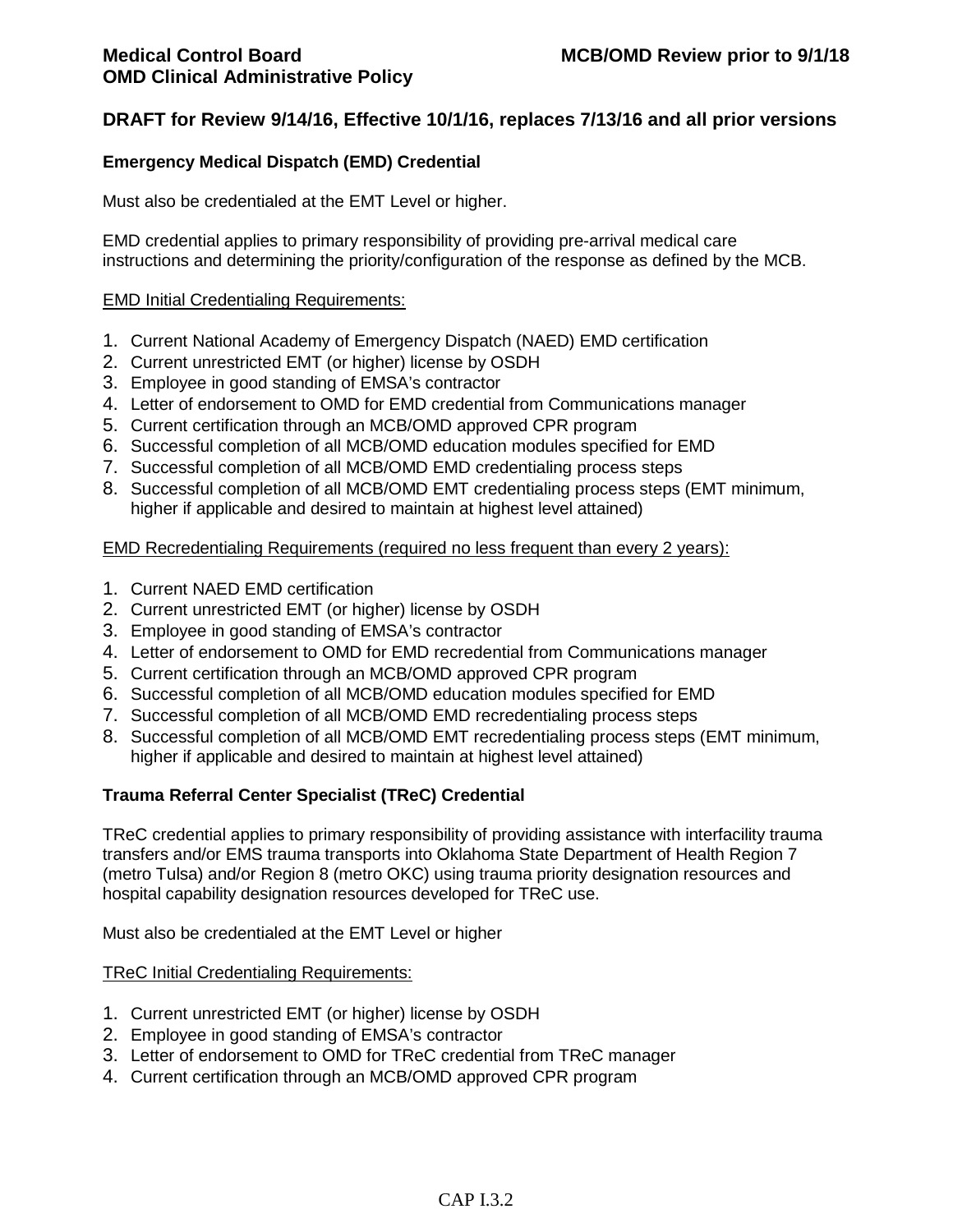### TReC Initial Credentialing Requirements (cont):

- 5. Successful completion of all MCB/OMD education modules specified for TReC
- 6. Successful completion of all MCB/OMD TReC credentialing process steps
- 7. Successful completion of all current MCB/OMD credentialing process steps for EMS level of certification (EMT minimum, higher if applicable and desired to maintain at highest level attained)

## TReC Recredentialing Requirements (required no less frequent than every 2 years):

- 1. Current unrestricted EMT (or higher) license by OSDH
- 2. Employee in good standing of EMSA's contractor
- 3. Letter of endorsement to OMD for TReC recredential from TReC manager
- 4. Current certification through an MCB/OMD approved CPR program
- 5. Successful completion of all MCB/OMD education modules specified for TReC
- 6. Successful completion of all MCB/OMD TReC recredentialing process steps
- 7. Successful completion of all MCB/OMD recredentialing process steps for EMS level of certification (EMT minimum, higher if applicable and desired to maintain at highest level)

## **Emergency Medical Responder (EMR) Credential**

EMR credential applies to primary responsibility of providing medical treatment within the EMR scope of practice as designated within the MCB Treatment Protocols.

## EMR Initial Credentialing Requirements:

- 1. Current unrestricted EMR or equivalent (or higher) license by OSDH
- 2. Employee (or volunteer if applicable organization) in good standing with an organization receiving medical oversight from MCB/OMD
- 3. Letter of endorsement to OMD for EMR credential from applicable organization supervisor
- 4. Current certification through an MCB/OMD approved CPR program
- 5. Successful completion of all MCB/OMD education modules specified for EMR
- 6. Successful completion of all MCB/OMD EMR credentialing process steps
- 7. Successful completion of all MCB/OMD defined EMR skill competency verifications

## EMR Recredentialing Requirements (required no less frequent than every 2 years):

- 1. Current unrestricted EMR or equivalent (or higher) license by OSDH
- 2. Employee (or volunteer if applicable organization) in good standing with an organization receiving medical oversight from MCB/OMD
- 3. Letter of endorsement to OMD for EMR recredential from applicable organization supervisor
- 4. Current certification through an MCB/OMD approved CPR program
- 5. Successful completion of all MCB/OMD education modules specified for EMR
- 6. Successful completion of all MCB/OMD EMR recredentialing process steps
- 7. Successful completion of all MCB/OMD defined EMR skill competency verifications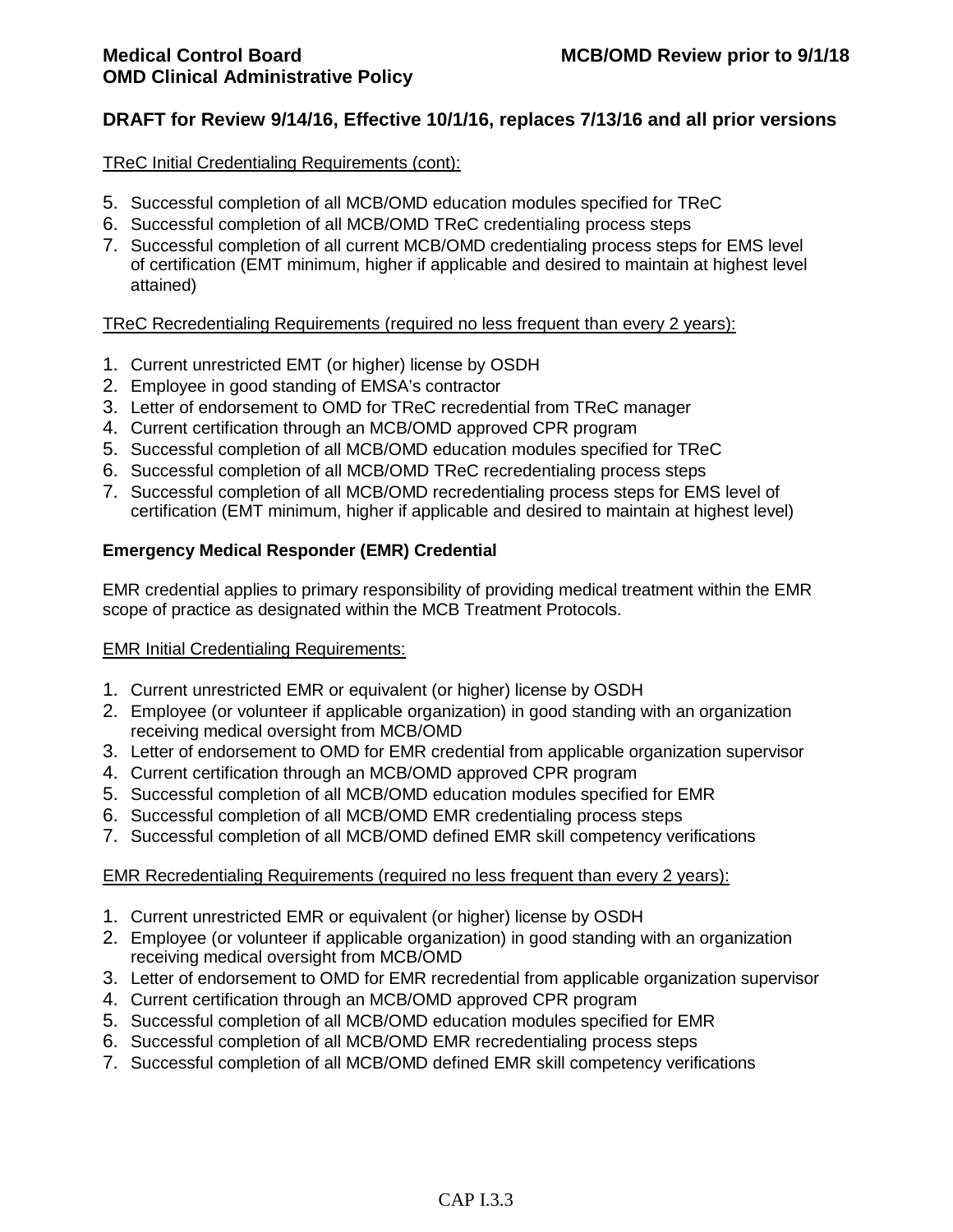### **Emergency Medical Technician (EMT) Credential**

EMT credential applies to primary responsibility of providing medical treatment within the EMT scope of practice, which includes all EMR scope of practice care, as designated within the MCB Treatment Protocols.

#### EMT Initial Credentialing Requirements:

- 1. Current unrestricted EMT (or higher) license by OSDH
- 2. Employee (or volunteer if applicable organization) in good standing with an organization receiving medical oversight from MCB/OMD
- 3. Letter of endorsement to OMD for EMT credential from applicable organization supervisor
- 4. Current certification through an MCB/OMD approved CPR program
- 5. Successful completion of all MCB/OMD education modules specified for EMT
- 6. Successful completion of all MCB/OMD EMT credentialing process steps
- 7. Successful completion of all MCB/OMD defined EMT skill competency verifications

### EMT Recredentialing Requirements (required no less frequent than every 2 years):

- 1. Current unrestricted EMT (or higher) license by OSDH
- 2. Employee (or volunteer if applicable organization) in good standing with an organization receiving medical oversight from MCB/OMD
- 3. Letter of endorsement to OMD for EMT recredential from applicable organization supervisor
- 4. Current certification through an MCB/OMD approved CPR program
- 5. Successful completion of all MCB/OMD education modules specified for EMT
- 6. Successful completion of all MCB/OMD EMT recredentialing process steps
- 7. Successful completion of all MCB/OMD defined EMT skill competency verifications

#### **Emergency Medical Technician – Intermediate (EMT-I) Credential**

EMT-I credential applies to primary responsibility of providing medical treatment within the EMT-I scope of practice, which includes all EMR and EMT scope of practice care, as designated within the MCB Treatment Protocols.

#### EMT-I Initial Credentialing Requirements:

- 1. Current unrestricted EMT-I (or higher) license by OSDH
- 2. Employee (or volunteer if applicable organization) in good standing with an organization receiving medical oversight from MCB/OMD
- 3. Letter of endorsement to OMD for EMT-I credential from applicable organization supervisor
- 4. Current certification through an MCB/OMD approved CPR program
- 5. Successful completion of all MCB/OMD education modules specified for EMT-I
- 6. Successful completion of all MCB/OMD EMT-I credentialing process steps which includes but is not limited to:
	- a. EMT-I written protocol proficiency exam score of 80% or higher
	- b. Passing OMD Cardiac Arrest (Plan A) Practicum at EMT-I level
	- c. Passing OMD Trauma Management Practicum at EMT-I level
	- d. Graduating OMD Academy
- 7. Successful completion of all MCB/OMD defined EMT-I skill competency verifications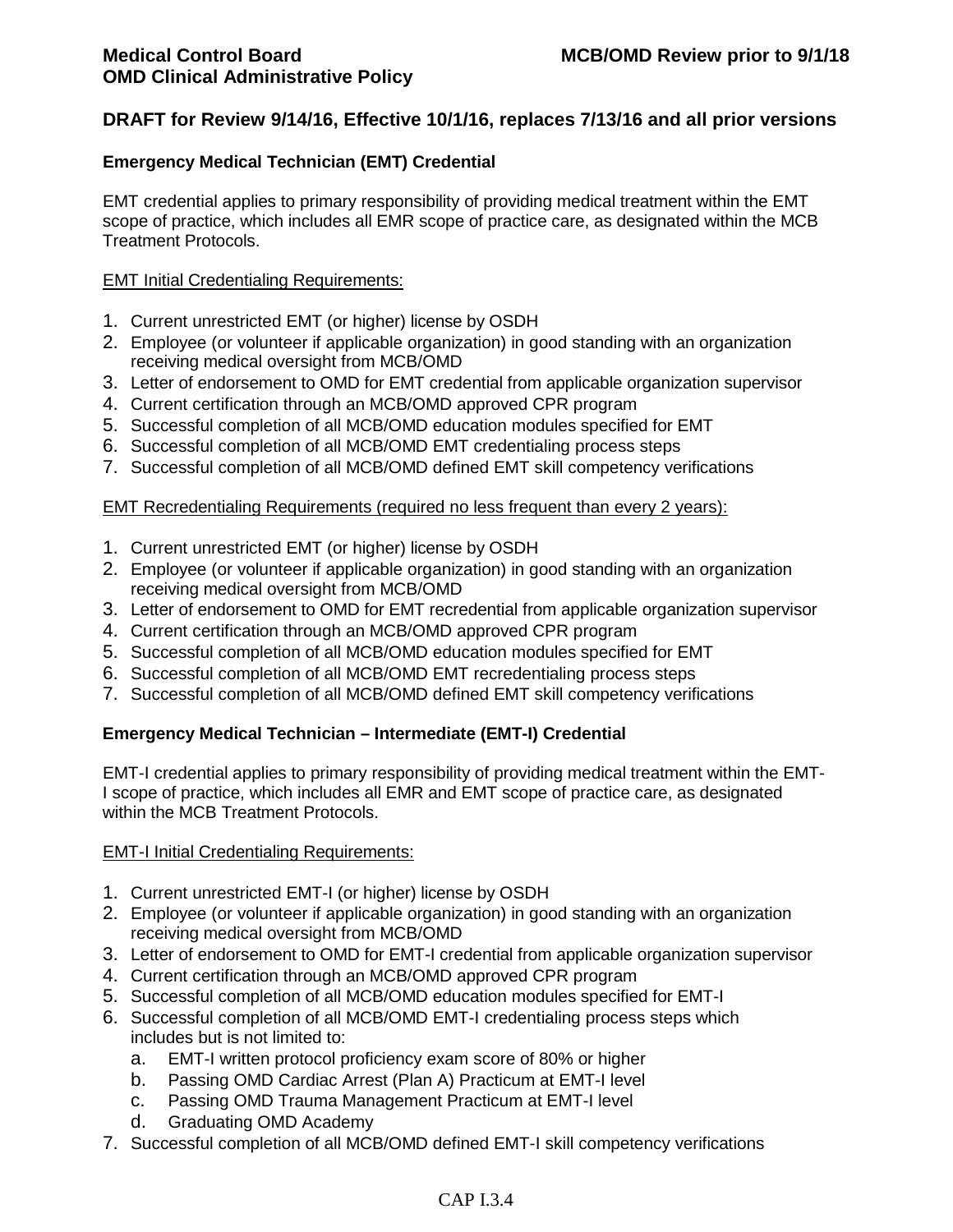### EMT-I Recredentialing Requirements (required no less frequent than every 2 years):

- 1. Current unrestricted EMT-I (or higher) license by OSDH
- 2. Employee (or volunteer if applicable organization) in good standing with an organization receiving medical oversight from MCB/OMD
- 3. Letter of endorsement to OMD for EMT-I recredential from applicable organization supervisor
- 4. Current certification through an MCB/OMD approved CPR program
- 5. Successful completion of all MCB/OMD education modules specified for EMT-I
- 6. Successful completion of all MCB/OMD EMT-I recredentialing process steps
- 7. Successful completion of all MCB/OMD defined EMT-I skill competency verifications

## **Advanced Emergency Medical Technician (AEMT) Credential**

AEMT credential applies to primary responsibility of providing medical treatment within the AEMT scope of practice, which includes all EMR, EMT, and EMT-I scope of practice care, as designated within the MCB Treatment Protocols.

## AEMT Initial Credentialing Requirements:

- 1. Current unrestricted AEMT (or higher) license by OSDH
- 2. Employee (or volunteer if applicable organization) in good standing with an organization receiving medical oversight from MCB/OMD
- 3. Letter of endorsement to OMD for AEMT credential from applicable organization supervisor
- 4. Current certification through an MCB/OMD approved CPR program
- 5. Successful completion of all MCB/OMD education modules specified for AEMT
- 6. Successful completion of all MCB/OMD AEMT credentialing process steps, which includes but is not limited to:
	- a. AEMT written protocol proficiency exam score of 80% or higher
	- b. Passing OMD Cardiac Arrest (Plan A) Practicum at AEMT level
	- c. Passing OMD Trauma Management Practicum at AEMT level
	- d. Graduating OMD Academy
- 7. Successful completion of all MCB/OMD defined AEMT skill competency verifications

## AEMT Recredentialing Requirements (required no less frequent than every 2 years):

- 1. Current unrestricted AEMT (or higher) license by OSDH
- 2. Employee (or volunteer if applicable organization) in good standing with an organization receiving medical oversight from MCB/OMD
- 3. Letter of endorsement to OMD for AEMT recredential from applicable organization supervisor
- 4. Current certification through an MCB/OMD approved CPR program
- 5. Successful completion of all MCB/OMD education modules specified for AEMT
- 6. Successful completion of all MCB/OMD AEMT recredentialing process steps a. AEMT written protocol proficiency exam score of 80% or higher
- 7. Successful completion of all MCB/OMD defined AEMT skill competency verifications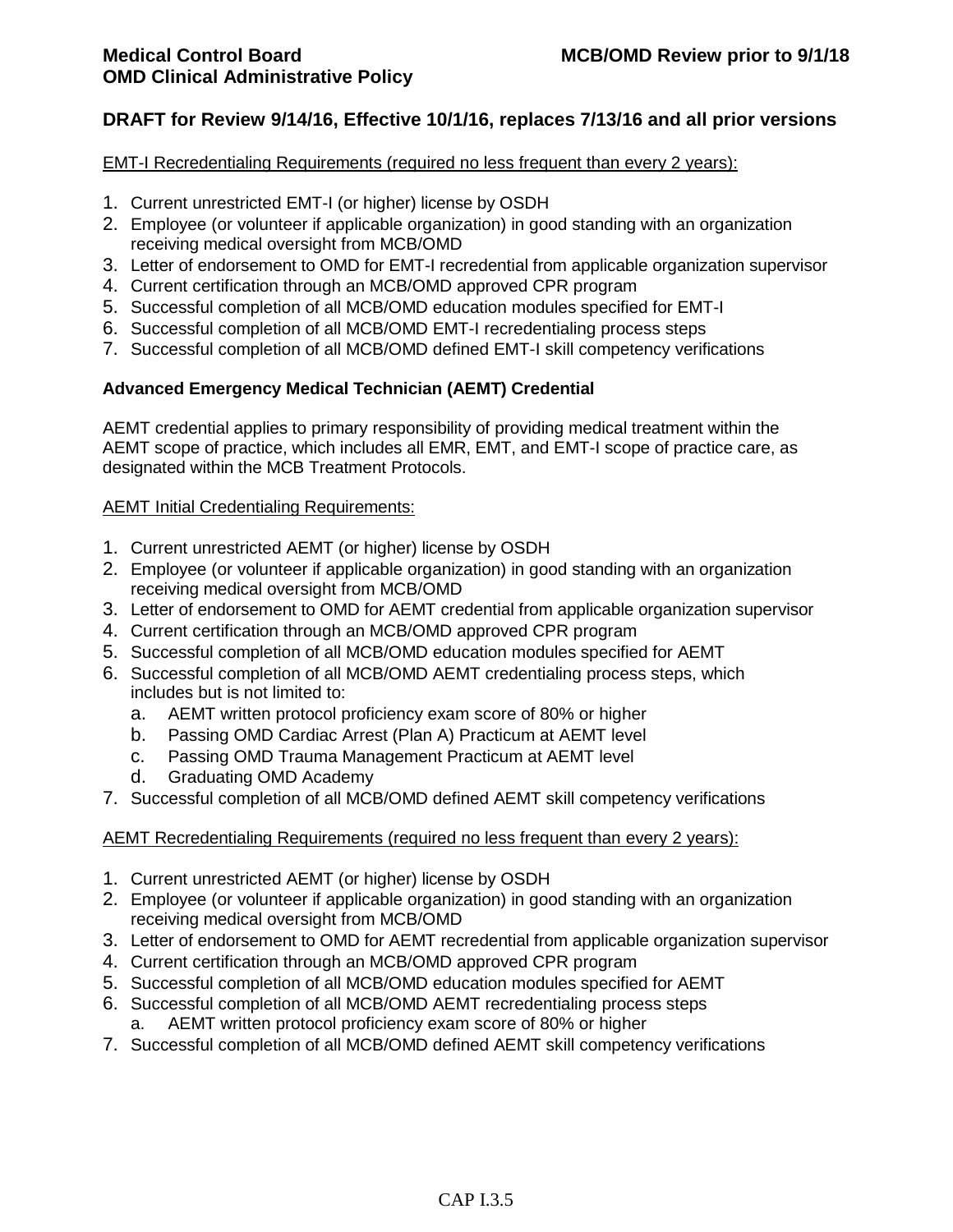### **Paramedic (PM) Credential**

PM credential applies to primary responsibility of providing medical treatment within the PM scope of practice, which includes all EMR, EMT, EMT-I, and AEMT scope of practice care, as designated within the MCB Treatment Protocols.

### PM Initial Credentialing Requirements:

- 1. Current unrestricted PM license by OSDH
- 2. Employee (or volunteer if applicable organization) in good standing with an organization receiving medical oversight from MCB/OMD
- 3. Letter of endorsement to OMD for PM credential from applicable organization supervisor
- 4. Current certification through an MCB/OMD approved CPR and ACLS (or equivalent) program
- 5. Successful completion of all MCB/OMD education modules specified for PM
- 6. Successful completion of all MCB/OMD PM credentialing process steps, which includes but is not limited to:
	- a. PM written protocol proficiency exam score of 80% or higher
	- b. Passing OMD Cardiac Arrest (Plan A) Practicum at PM level
	- c. Passing OMD Trauma Management Practicum at PM level
	- d. Graduating OMD Academy
- 7. Successful completion of all MCB/OMD defined PM skill competency verifications

### PM Recredentialing Requirements (required no less frequent than every 2 years)

- 1. Current unrestricted PM (or higher) license by OSDH
- 2. Employee (or volunteer if applicable organization) in good standing with an organization receiving medical oversight from MCB/OMD
- 3. Letter of endorsement to OMD for PM recredential from applicable organization supervisor
- 4. Current certification through an MCB/OMD approved CPR and ACLS (or equivalent) program
- 5. Successful completion of all MCB/OMD education modules specified for PM
- 6. Successful completion of all MCB/OMD PM recredentialing process steps, which includes but is not limited to:
	- a. PM written protocol proficiency exam score of 80% or higher
- 7. Successful completion of all MCB/OMD defined PM skill competency verifications

## **OMD Paramedic (OMD PM) Credential**

OMD PM credential applies to primary responsibility of providing medical oversight functions at the delegation of the System Medical Director(s) with secondary treatment capabilities within the PM scope of practice, which includes all EMR, EMT, EMT-I, and AEMT scope of practice care, as designated within the MCB Treatment Protocols.

#### OMD PM Initial Credentialing Requirements:

- 1. All PM initial credentialing requirements (exemption from #2, #3, #6d immediately above)
- 2. Employee in good standing within MCB/OMD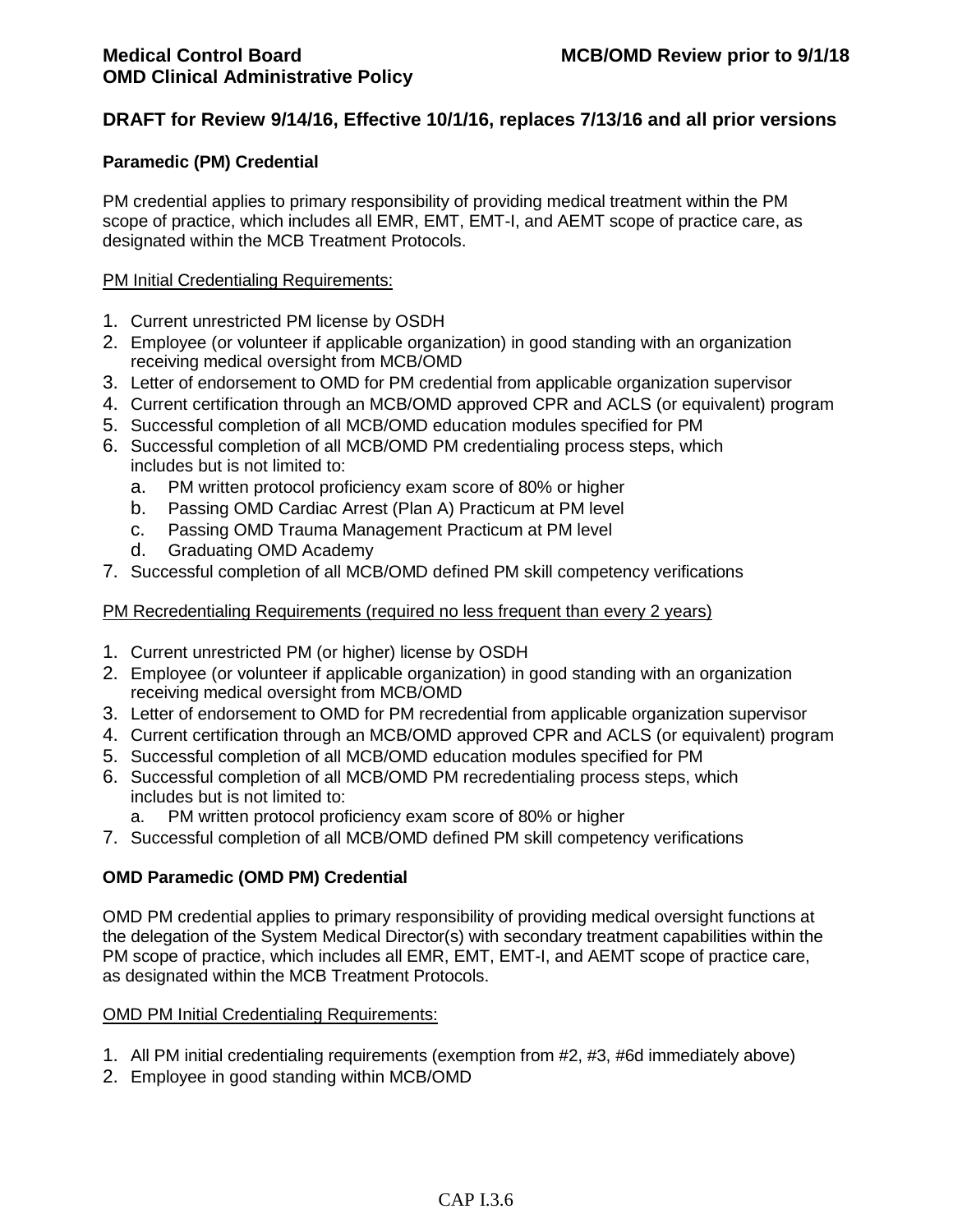### OMD PM Recredentialing Requirements (required no less frequent than every 2 years)

- 1. Current unrestricted PM (or higher) license by OSDH
- 2. Employee in good standing within MCB/OMD
- 3. Current certification through an MCB/OMD approved CPR and ACLS (or equivalent) program
- 4. Successful completion of all MCB/OMD education modules specified for PM
- 5. Successful completion of all MCB/OMD defined PM skill competency verifications

## **EMD Center Training Officer Credential**

- 1. All EMD credentialing requirements
- 2. Twelve (12) months continuous communications center experience in this EMS system at EMD credential immediately prior to initial and/or continuing credential as EMD FTO
- 3. Annual EMD written protocol proficiency exam (when available) score of 85% or higher
- 4. No current EMD reviews of errors deemed serious by OMD personnel.
- 5. Current EMD FTOs required to renew FTO status in the first half of 2017 with above criteria

## **EMT Field Training Officer (EMT FTO) Credential**

- 1. All EMT (at minimum) credentialing requirements
- 2. Six (6) months continuous field experience in this EMS system at EMT credential (or higher) immediately prior to initial and/or continuing credential as EMT FTO
- 3. Annual EMT written protocol proficiency exam score of 85% or higher
- 4. No current clinical care reviews of clinical errors deemed serious by OMD personnel.
- 5. Current EMT FTOs required to renew FTO status in the first half of 2017 with above criteria

## **Paramedic Field Training Officer (PM FTO) Credential**

- 1. All PM credentialing requirements
- 2. Twelve (12) months continuous field experience in this EMS system at PM credential immediately prior to initial and/or continuing credential as PM FTO
- 3. Annual PM written protocol proficiency exam score of 85% or higher
- 4. No current clinical care reviews of clinical errors deemed serious by OMD personnel.
- 5. Successful completion of 10 hour clinical rotation in Emergency Department or Field with System Medical Director(s) or his/her designee, most typically limited to OMD PM
- 6. Current PM FTOs required to renew FTO status in the first half of 2017 with above criteria

## **Field Operations Supervisor (FOS), EMR EMS Officer & Assistant FOS Credential**

- 1. All PM credentialing requirements
- 2. Twenty-four (24) months continuous field experience in this EMS system at PM credential immediately prior to initial and/or continuing credential as FOS, EMR EMS Officer, or Asst FOS
- 3. Annual PM written protocol proficiency exam score of 85% or higher
- 4. No current clinical care reviews of clinical errors deemed serious by OMD personnel.
- 5. Successful completion of 10 hour clinical rotation in Emergency Department or Field with System Medical Director(s) or his/her designee, most typically limited to OMD PM
- 6. Current as of 10/1/16 FOS, EMR EMS Officer, and/or Asst FOS personnel are exempted from #5 immediately above.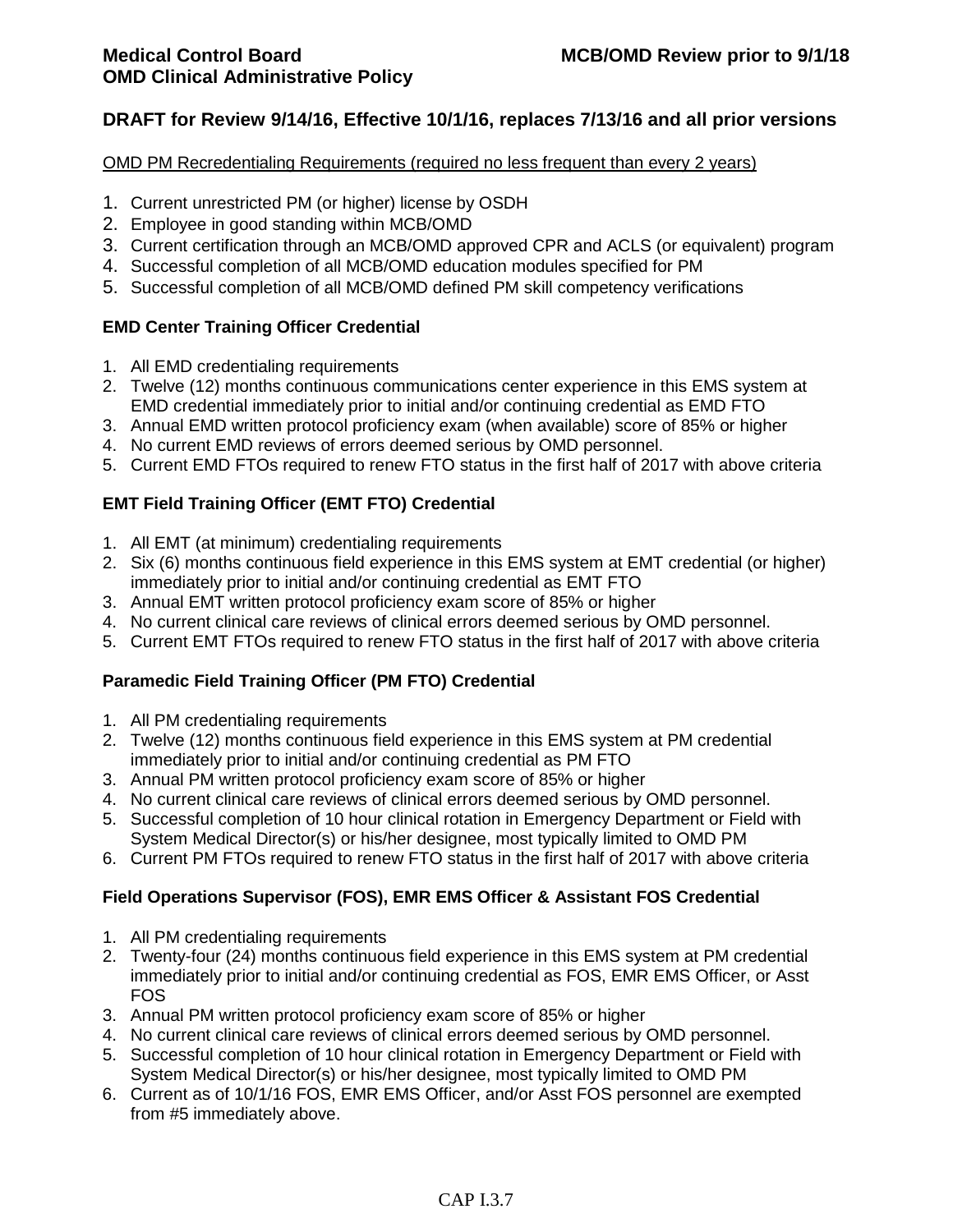### **Paramedic Clinical Educator/Quality Improvement Officer (CE/QI) Credential**

- 1. All PM credentialing requirements
- 2. Twenty-four (24) months continuous field experience in this EMS system at PM credential immediately prior to initial and/or continuing credential as CE/QI
- 3. Annual PM written protocol proficiency exam score of 85% or higher
- 4. No current clinical care reviews of clinical errors deemed serious by OMD personnel.
- 5. Instructor Certifications to include, but not be limited to:
	- a. OSDH EMS Instructor
	- b. OMD EMS Instructor (current as of 9/14/16 CE/QI personnel must obtain initial certification before 12/1/17)
- 6. Successful completion of 10 hour clinical rotation in Emergency Department or Field with System Medical Director(s) or his/her designee, most typically limited to OMD PM
- 7. Current as of 10/1/16 CE/QI personnel are exempted from #6 immediately above

All clinical care is enabled by a credentialing level. Qualifications are added competencies unique to a specialty focus area/type of operation. The following additional qualification authorizations exist:

### **2. Qualifications**

The requirements for any or all qualification(s) are in addition to applicable credentialing requirements.

## **Special Operations – Tactical Medical Support (SO-TAC)**

- 1. All EMT (at minimum, higher credential strongly desired) credentialing requirements.
- 2. Current EMT-Tactical and/or Tactical Combat Causality Care Course certification (equivalency courses at sole discretion of System Medical Director).
- 3. Fulfilling all requirements of affiliated law enforcement organization for SO-TAC
- 4. Provide documentation to OMD of City and/or County law enforcement organization support for provider participation. The Law Enforcement Sponsoring Agency must be within the geographical boundaries of the EMSA Regulated Service Area.
- 5. Withdrawal of support from OMD, SO-TAC sponsoring organization or law enforcement organization will result in loss of SO-TAC qualification.

## **Special Operations – Medical Specialist (DMS), OKTF-1, USAR**

- 1. All PM credentialing requirements.
- 2. Current DMS certification (or FEMA equivalent) and/or USAR certifications
- 3. Fulfilling all requirements of affiliated SO organization
- 4. Provide documentation to OMD of City and/or County fire department support for provider participation.
- 5. Withdrawal of support from OMD, SO sponsoring organization or fire department will result in loss of qualification.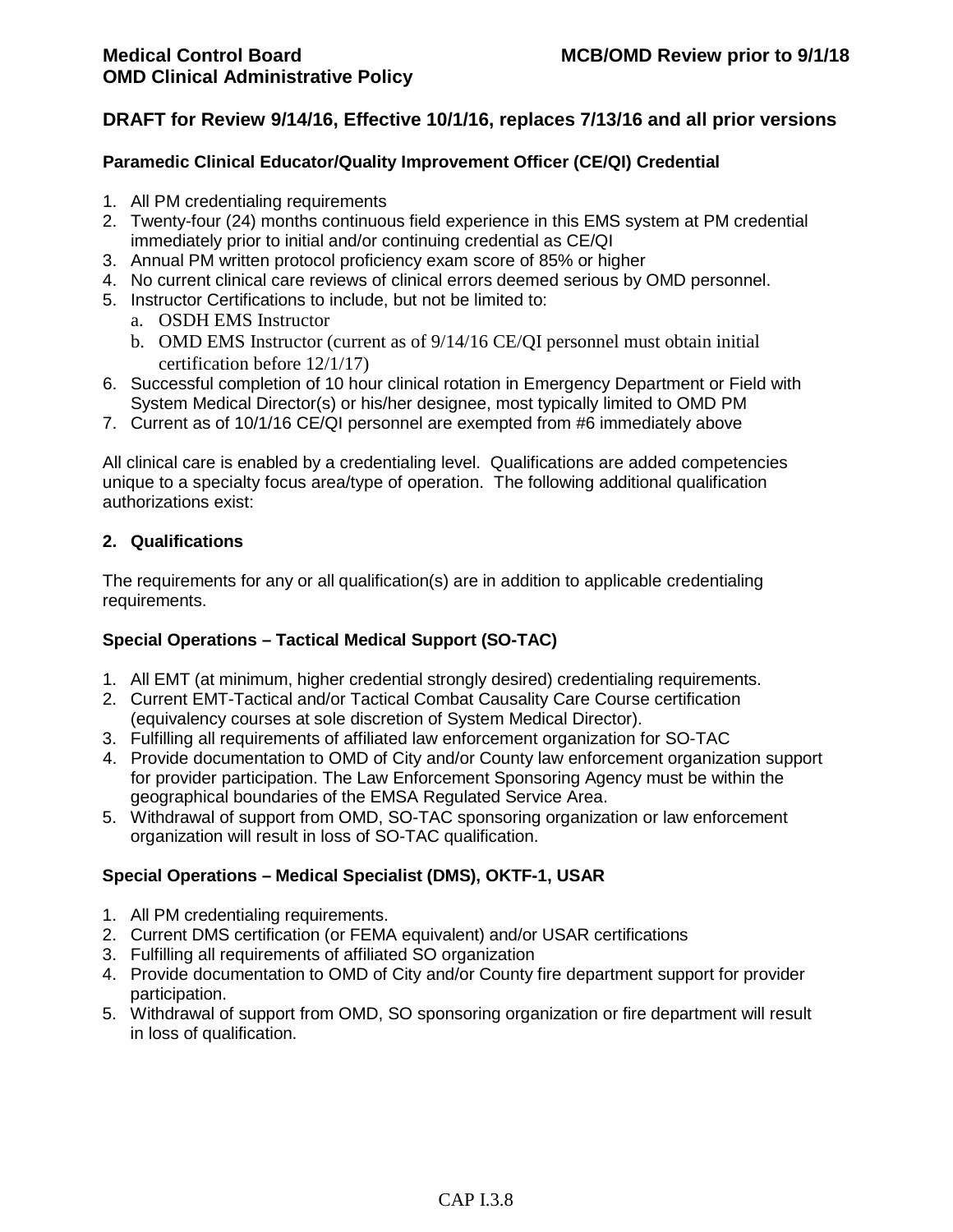### **Special Operations – HAZMAT (HAZMAT) Medic**

- 1. All PM credentialing requirements.
- 2. Current Advanced Hazmat Life Support (AHLS) certification
- 3. Fulfilling all requirements of affiliated HAZMAT sponsoring organization
- 4. Provide documentation to OMD of City and/or County fire department support for provider participation.
- 5. Withdrawal of support from OMD, HAZMAT sponsoring organization or fire department will result in loss of qualification.

#### **Immunization (IMM) Qualification**

- 1. All PM credentialing requirements.
- 2. Fulfilling all requirements of OMD for immunizations being provided

### **3. Protocol Proficiency Examinations**

Every provider that is credentialed to practice within an organization that receives medical oversight from MCB/OMD must successfully pass a written protocol proficiency examination in order to obtain initial system credentialing. Credentialed providers must maintain their credential in accordance with the maintenance requirements defined by the MCB/OMD. The MCB/OMD written protocol proficiency examination results will be the only protocol exam results considered for credentialing action by the System Medical Director(s).

Following submission of the required documentation to OMD, candidates or their sponsoring organization supervisor(s) will coordinate with OMD to schedule administration of a written protocol proficiency exam at the appropriate clinical credential level, such scheduling being granted after OMD personnel have determined the exam initial credential candidate or recredential candidate is eligible to take the exam being requested. One such eligibility requirement is that the candidate must have a current, unrestricted OSDH EMS license at the level of credential requested BEFORE being allowed to take the written protocol proficiency examination. All examinations are in written format.

Full time employees of an organization receiving medical oversight from MCB/OMD that require clinical credentials will be required to take and successfully pass a written protocol proficiency exam no less frequent than every 24 months.

Part time employees and/or volunteers of an organization receiving medical oversight from MCB/OMD that require clinical credentials will be required to take and successfully pass a written protocol proficiency exam no less frequent than every 12 months.

If the initial written protocol proficiency exam attempt is unsuccessful, specifically scoring is less than 80% for non-FTO and/or non-supervisory/officer/CE/QI personnel, then the following applies:

- a. A candidate will be afforded no more than a total of six (6) attempts to achieve the minimum score. This is inclusive of any attempts on an exam appropriate for a credentialing level lower than the candidate's originally desired level.
- b. Failure to achieve the required minimum score within the first three (3) attempts will result in the candidate being disqualified from all credentialing processes for a minimum of three (3) months from the date of the last exam attempt.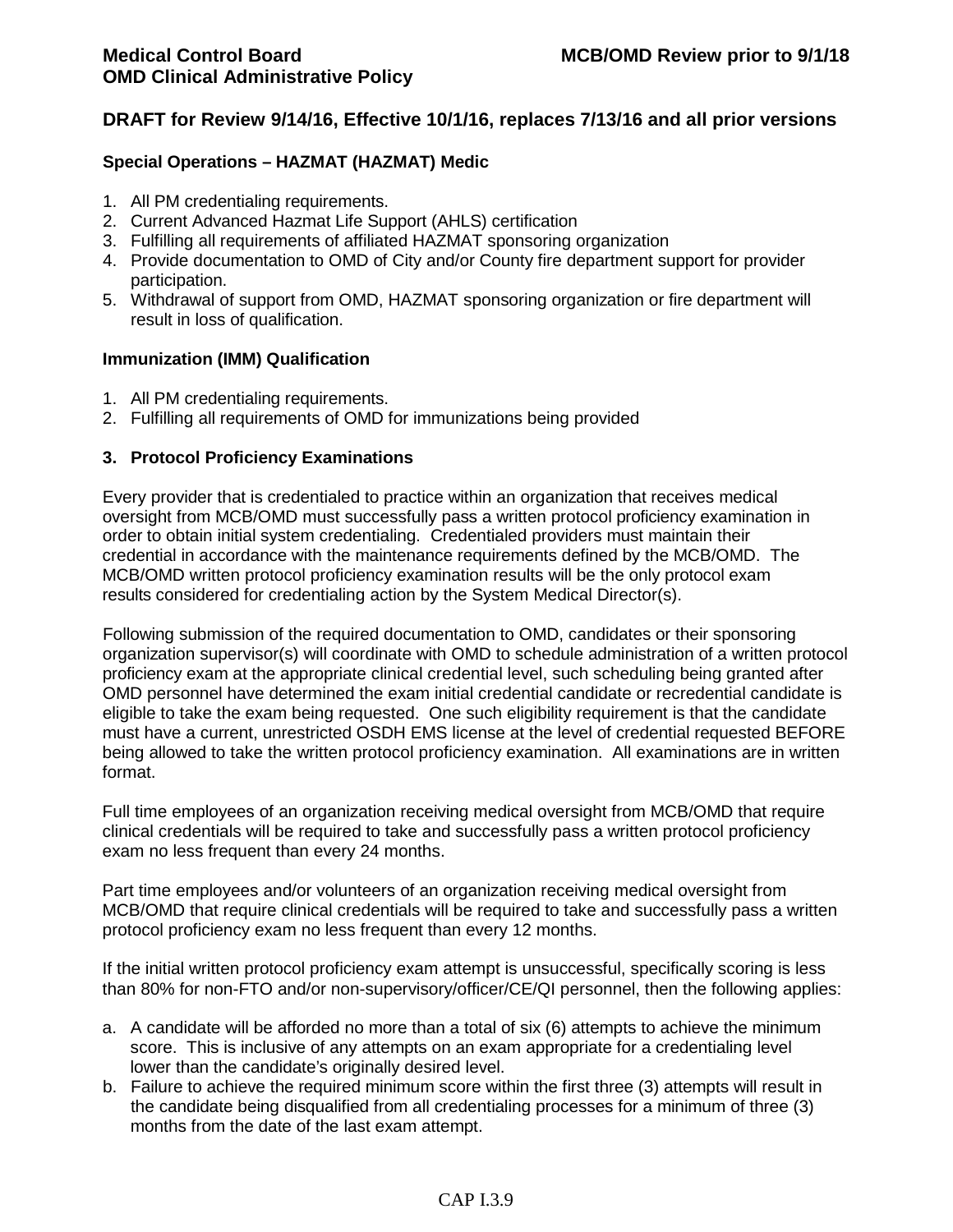- c. EMT-I, AEMT, or PM candidates that elect to use a third exam attempt to credential at a lower level than initially tested, and are successful at that lower level, must remain out of any higher level credentialing processes for a minimum of three (3) months from the date of the third attempt.
- d. A candidate that is unsuccessful in the initial three (3) attempts shall remain out of the credentialing process for the prescribed three (3) month period, and if the candidate is unsuccessful in the subsequent three (3) attempts, they will be disqualified from all credentialing processes for a minimum of twelve (12) months from the date of the last exam attempt.
- e. Incumbents who are testing for the FTO, FOS, EMR EMS Officer, Asst FOS and/or CE/QI credential are limited to a total of two (2) attempts within a 30 day period to achieve the minimum qualification score of 85%. If the incumbent fails to achieve the 85% minimum score after the initial two (2) attempts, he or she will be disqualified for retesting for any of the FTO, FOS, EMR EMS Officer, Asst FOS and/or CE/QI credentials for a period of a period of six (6) months from the date of the last exam attempt.
- f. During any process to obtain the FTO, FOS, EMR EMS Officer, Asst FOS and/or CE/QI credential , the incumbent must achieve the 80% minimum score for a field clinical credential to maintain the delegated practice to work unsupervised.
- g. Providers wishing to score a qualifying protocol score for promotion to FTO, Asst. FOS, FOS, EMR EMS Officer, or Education/QI Officer will be allowed 1 attempt to test to gain the 85% or greater score. If the candidate does not pass with an 80% and retests to regain clinical privileges the subsequent score will not qualify the candidate to promote if that score is 85% or greater. The candidate may retake the protocol test 3 months from the date of the first attempt to qualify.
- h. If an incumbent FTO, Asst. FOS, FOS, EMR EMS Officer, or Education/QI Officer fails to pass or score an 85% or greater they will have 2 additional attempts to gain the required 85% to retain their position.
- i. The most recent written protocol proficiency exam score will always be used as the FTO, FOS, EMR EMS Officer, Asst FOS and/or CE/QI attempt and credential score.
- j. There must be a minimum of 24 hours between any attempts to take a written protocol proficiency exam.
- k. All attempts must be completed within a 30-day period of the initial exam date. During the time between attempts, the incumbent may continue to function, as long as they are being directly supervised by individuals with equivalent or higher levels of system credentials and are not one of the two primary transport or EMR apparatus crew members.
- l. Any extension of the 30-day exam period requires prior approval by the Office of the Medical Director and such extensions are exceedingly rare, typically only considered in situations of extended serious illness or active duty military deployments. Request for extension must be in writing and with sufficient detail as to the reason(s) the extension is being requested with a specific date for retesting being included. The request must be received on or before the end of the 30-day exam period and include signatures from the candidate and the organization's Training Coordinator, Chief Officer or EMR Administrator and an OMD Division Director. Failure to submit the request for extension as described, or to abide by the terms of the extension, will result in the candidate being disqualified from that or any related credentialing process for a minimum of three (3) months from the date of the last exam attempt.
- m. A candidate or incumbent that is unsuccessful in the exam process, or is disqualified from the process for failing to abide by the requirements relating to extending the 30-day exam period, but is already credentialed by MCB/OMD, will lose his or her current credential level.
- n. When a protocol revision occurs within a candidate's 30-day exam period, the version of the protocol, in effect at the time of the first exam will be the basis for all exam attempts.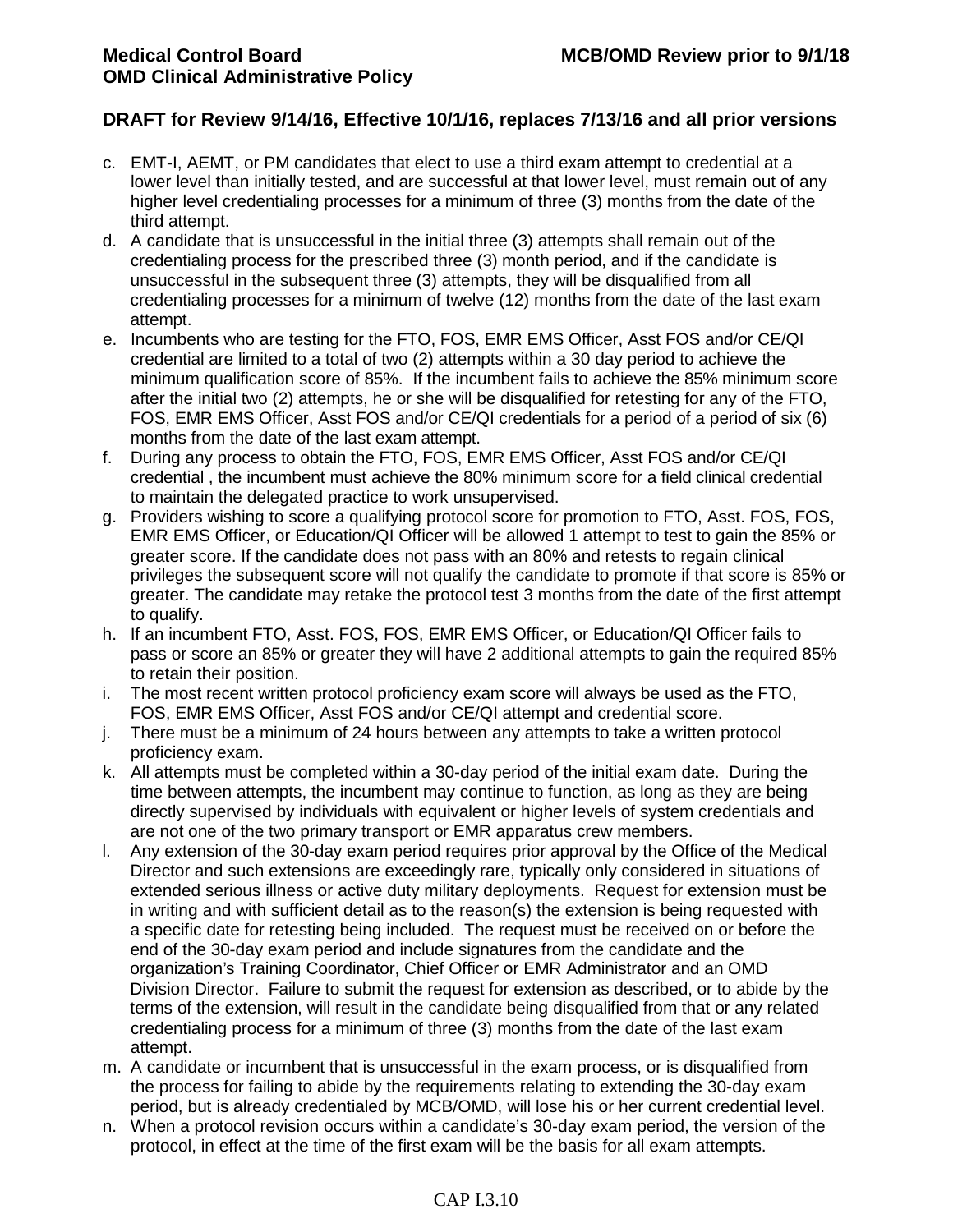- o. When an approved request for extension of the 30-day exam period is in place; the version of the protocol in effect on the date testing resumes will be the basis for the subsequent exam attempts, regardless of attempt number or level.
- p. If it is determined that a candidate has cheated during a protocol exam, the System Medical Director may suspend or permanently revoke the candidate's current credential and/or bar the candidate from the credentialing process for a minimum of one (1) year, extending to permanently, based upon the degree of dishonesty perceived.
- q. In all events where there is a dispute or discrepancy, MCB/OMD reserves the right of final decision for disposition of the written protocol proficiency testing procedures and processes.
- r. For EMT-I, AEMT, and/or PM candidates, upon successful completion of the written protocol proficiency exam and all required educational session(s), the OMD will issue the appropriate OMD Transitional Credential in accordance with MCB credentialing standards.
- s. An OMD Transitional Credential (OTC) extends the privilege to practice at the desired credential level provided the candidate is in the presence of and supervised by a designated FTO who is credentialed at the candidates desired credentialing level or above.

### **4. Field Clinical Clearance Shifts/Evaluations**

- a. All candidates in clinical clearance shifts will be continuously supervised by the applicable level of FTO.
- b. Minimum clinical goals are required and will be specified at the start of clinical clearance shifts, but will include for PM candidates a minimum of four (4) substantiated by OMD personnel Priority 1 transports in which the on-scene and transport care is performed within the MCB treatment protocol standards.
- c. OMD personnel and the System Medical Director(s) have the discretion to extend the monitored supervised performance phase of the candidate due to identified deficiencies in clinical performance and/or a deficiency in high acuity patient contacts.
- d. No later than the completion of eight (8) supervised shifts, the Clinical Services or EMS Officer of the candidate's organization will submit to the Office of the Medical Director the candidate's current orientation packet, along with detailed FTO r ecommendations.
- e. Unless there are specific and extenuating circumstances, eg. unmet Priority 1 transports, credentials will not be extended to a candidate if he/she is not cleared by **24** shifts. Any time a candidate is scheduled for more than 20 shifts, the Office of the Medical Director is to be notified prior to the  $21^{st}$  shift with a written explanation of the reason(s).
- f. Once field clinical clearance shifts begin, there shall not be an interruption in the process except for extenuating circumstances, which must be approved by the Office of the Medical Director. The candidate must submit written documentation to OMD outlining the request and reasoning. The document must include signatures from the candidate and the organization's Training Coordinator or EMR EMS Officer, and the OMD Division Director.
- g. PM candidate performance evaluation will consist of case review by the FTO with forms completed by the FTO to have meaningful comments included and must be signed by the FTO and the candidate.
- h. EMSA contractor candidate evaluations will be completed by the Clinical Services Division of EMSA's contractor and submitted to the Office of the Medical Director. All forms will be organized in chronological order and will include the patient care form, monitor strips, (if the OMD has remote access to the organization's ePCR, the submission is not necessary of individual ePCRs) and total number of procedures performed with success rate for ALS procedures calculated. The Clinical Services Division shall complete an assessment on the FTO's findings and submit a recommendation for or against the candidate's release from supervised rides. (The assessment shall clearly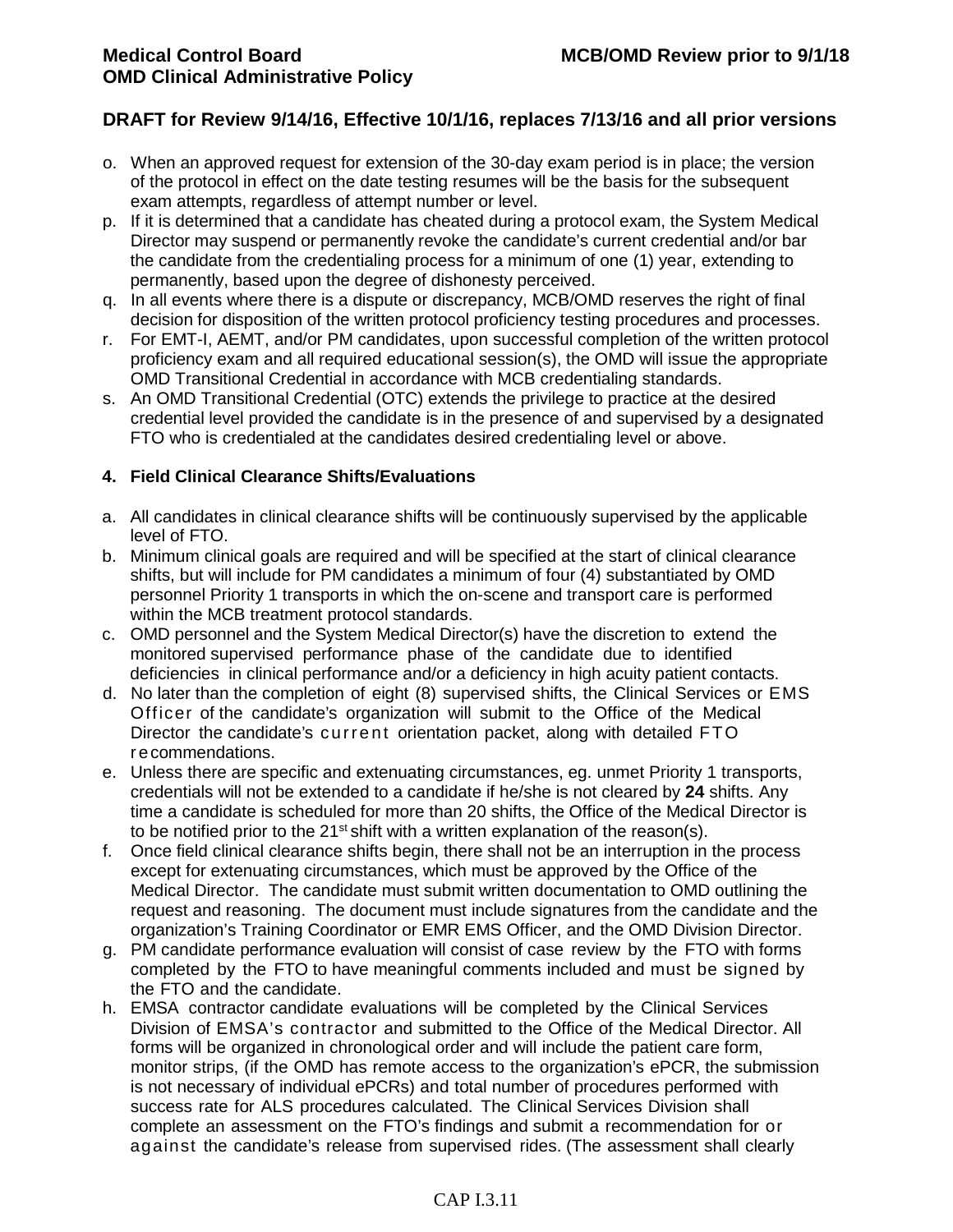indicate the recommendation and must be signed by the individual Clinical Services Officer submitting the release request, clear indication is defined as the candidate is recommended for release or not recommended for release).

- i. EMT-I, AEMT, PM non-EMSA contractor candidate evaluations will be overseen by the EMS Officer(s) of the respective agency and submitted to the Office of the Medical Director. All forms will be organized in chronological order and will include the patient care form, monitor strips, (if the OMD has electronic access to the organization's ePCR, the submission is not necessary of individual PCRs) and total number of procedures performed with success rate for ALS procedures calculated. The candidate will be provided a form of patient care documentation on a platform system for which the candidate will be functioning. The use of non system forms not approved by the OMD will not be accepted under any circumstances. The candidate will submit the packet to the Quality Assurance/Educational Division of the respective System Provider Organization upon completion of the supervised rides. It is the responsibility of the candidate to maintain an organized field packet documenting all shifts. The Quality Assurance Division shall complete an assessment of the preceptor's performance and submit a recommendation for the candidate's release from supervised rides.
- j. Candidate field clinical clearance evaluation packets will consist of, at minimum:
	- 1. Signed letter from Clinical Services/EMR EMS Officer with clear statement of recommendation
	- 2. Total numbers of responses and of patient contacts with dates of such
	- 3. Total number and types of Priority 1 (high acuity) patients with patient care report for each Priority 1 patient included
	- 4. Total procedures performed, to include, but not be limited to:
		- i. IV attempts and success %
		- ii.. Airway management, includes supraglottic airway & intubation attempts & success %
		- iii. Tourniquet use
		- iv. Needle decompression
		- v. TXA administration<br>vi. Electrical therapy. in
		- Electrical therapy, includes defibrillations & synchronized cardioversion
	- 5. FTO evaluations, to include an FTO-signed letter with clear statement of recommendation and all daily evaluations and completed skill competency forms that have been signed by both the candidate and FTO. Any scoring on a 1-5 scale of 1, 2, or 5 must have individually documented explanations for the scoring.
- k. Formal written credentialing for probationary status from the Office of the Medical Director is required prior to any candidate functioning independently at the level of credentialing they are applying to receive. Once the candidate's packet is completed as above and submitted to OMD, OMD Division Director(s) will review the packet and provide a determination, with involvement of the System Medical Director(s), within five (5) full business days from the time the accurately completed packet was submitted. Packets submitted after noon on Fridays will be considered a Monday submission.
- l. All EMT-I, AEMT, and Paramedic candidates cleared by OMD to probationary status will remain in probationary status while fulfilling additional requirements in the 6-month period following their granting of probationary status by OMD. During this 6-month period, the probationary EMT-I, AEMT, or Paramedic's Clinical Services Officers or EMR EMS Officers shall supply OMD evidence that their organization's probationary candidates are maintaining satisfactory clinical competencies through information to include, though not limited to:
	- 1. 100% review of all Priority 1 transports with ePCRs and ePCR summations.
	- 2. 25% random review of all patient contacts with ePCR summations & OMD access to ePCRs.
	- 3. No transport percentage of patient contacts.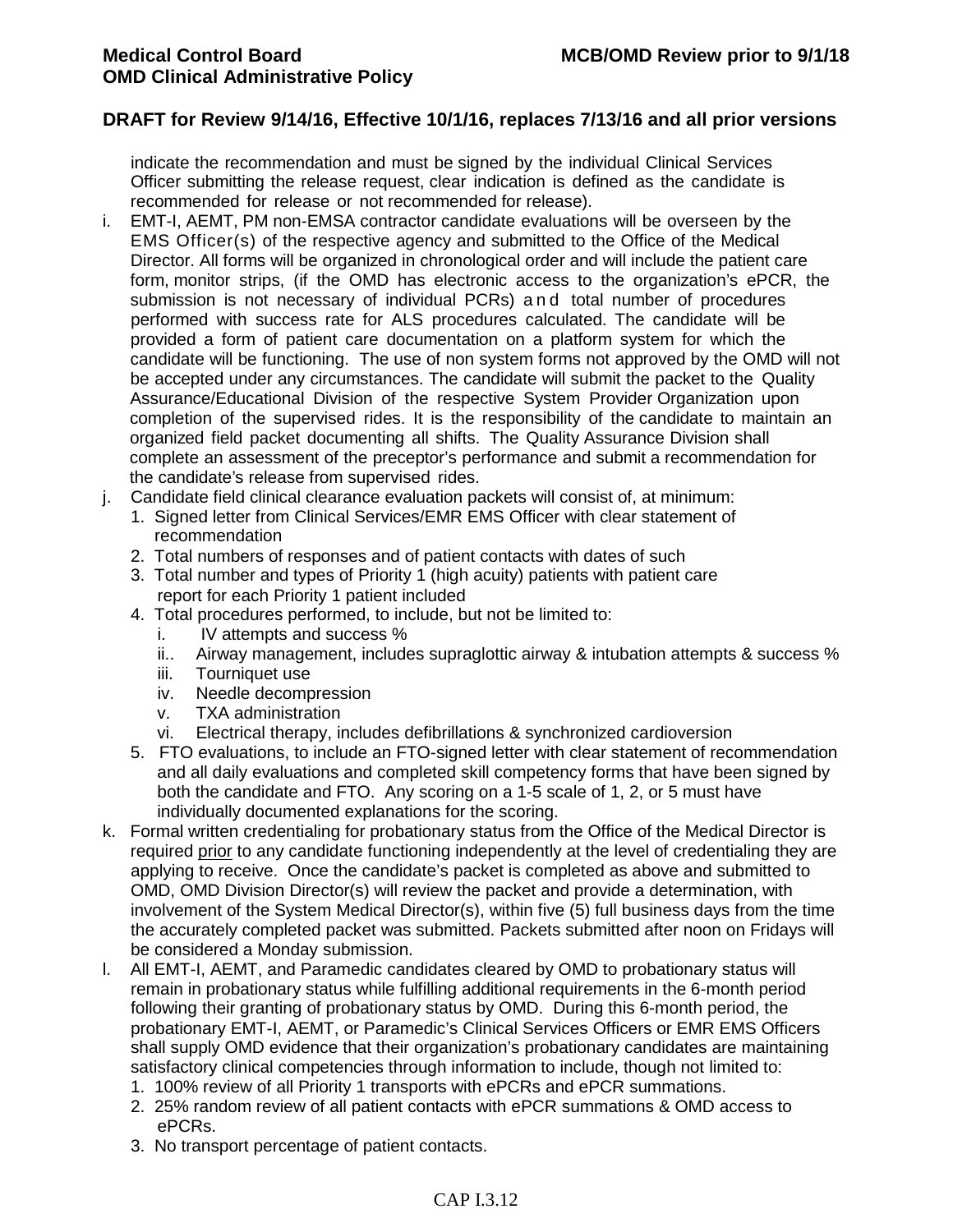- 4. Vascular access success/attempts. The expectation of probationary candidates in this period is a minimum of 15 vascular access procedures per month. If such is not obtained in a given month, then the probationary candidate must complete the procedures of IV and IO in a clinical educator or FTO supervised environment demonstrating skill proficiency on a manikin.
- 5. Intubation success/attempts. The expectation of probationary candidates in this period is a minimum of 1 intubation per month. If such is not obtained in a given month, then the probationary candidate must complete the procedures of oral endotracheal intubation in a clinical educator or FTO supervised environment demonstrating skill proficiency on a manikin.
- 6. Monthly reports, submitted monthly to OMD, to include all clinical care and professionalrelated conduct/behavior issues.
- m. No probationary candidate will receive full clinical credentials from the System Medical Director(s) and OMD until all requirements as specified above are met.

#### *5.* **Suspension or Revocation of Credentials**

It is important for the individuals and agencies that are part of the Regulated Service Area and organizations receiving medical oversight from MCB/OMD to always focus on providing clinical care that is appropriate for the patients we serve. Our EMS System constitutes an important practice of medicine by physician delegation. In this medical practice, we are bestowed incredible trust and responsibility by the citizens and visitors of the cities we serve. We are ethically and morally obligated to keep the patient's safety paramount in the commission of our medical care as specified by the MCB's treatment protocols. On occasion, circumstances arise that may lead to a change in credential status, such as suspension or revocation.

As in any practice of medicine, there are critical actions (or failures to act) that are deemed unacceptable for any provider involved in the medical care of patients. If substantiated through a process of appropriate investigation led by OMD, any credentialed personnel found to be committing or abetting any of these actions, but not limited to these actions, will be permanently decredentialed from patient care in this EMS system

Key actions leading to permanent decredentialing are, but are not limited to:

- 1. Intentionally verbally or physically harming a patient. This specifically excludes harm that could result when acting in self-defense in avoidance of being assaulted by a patient.
- 2. Providing patient care while legally intoxicated with alcohol or under the influence of illicit substances (examples; cocaine, marijuana, heroin, etc.).
- 3. Intentionally falsifying a patient care record or clinically-related document utilized in our EMS system.
- 4. Intentionally falsifying written or verbal statements made in the course of clinical care reviews conducted by the Office of the Medical Director.
- 5. Intentionally withholding clinically appropriate care from a patient.
- 6. Theft, misappropriation or personal usage of any controlled medication substance.
- 7. Multiple uncorrected failures in duty or failures to remediate during OMD initiated or OMD supported Corrective Action Plans in twelve (12) months from the first such failure.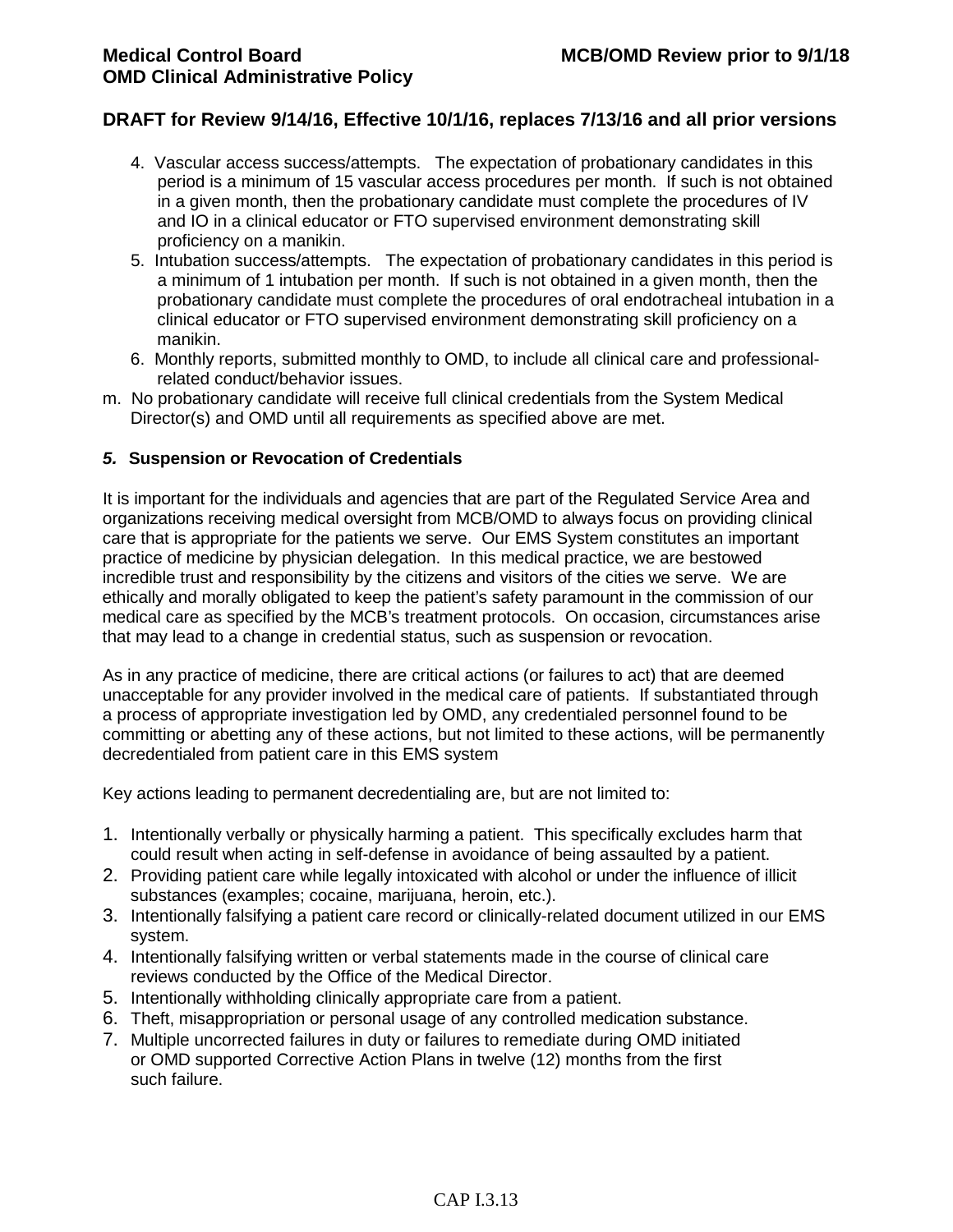The following first-occurrence actions, upon substantiation, will result in prescribed remediation and a 30-day temporary suspension of credentials above the EMR/EMT level:

- 1. Defibrillating a conscious, pulsatile patient.
- 2. Failure to adequately troubleshoot/confirm the placement of an airway device designed or capable for endotracheal placement (endotracheal tubes, supraglottic airway, or cricothyrotomy tubes) per MCB treatment protocols.

Second occurrences of any of these two events will result in additional prescribed remediation and a minimum 45-day temporary suspension of credentials above the EMT level.

Third occurrences of any two of these events will result in permanent revocation of credentials above the EMT level.

The actions detailed above will not affect any other substantive rights afforded to providers in regards to further review as established by the EMS Interlocal Agreement as amended and the appropriate ordinances.

### **6. Lapse, Loss, or Suspension of OSDH EMS License**

In the event that a provider's OSDH EMS license is allowed to lapse or is not renewed for whatever reason, the following process will apply:

Unless confirmation of renewal (written documentation from the OSDH), or upgrade can be verified, the provider's credential to practice will be revoked. The provider will not be able to participate in any credentialing processes until the license is renewed or upgraded.

## **7. Separation from System Provider Organizations**

In order for a provider to be credentialed, he/she must be associated with an organization that receives medical oversight from MCB/OMD. The following outlines the process for providers who leave or disassociate from such an organization:

- 1. The provider's organization is required to immediately notify the OMD when the provider is no longer associated with their organization. When it is determined that the provider is not associated with a System Provider Organization, his/her credentials will be suspended for a period of thirty days. During this period, the provider may affiliate with another System Provider Organization without being required to recredential.
- 2. After 30 days without affiliation with a System Provider Organization, the provider's credentials will be revoked.
- 3. Should a provider affiliate with a System Provider Organization following revocation of credentials, he/she will be required to complete the current initial credentialing requirements for their level of practice. This does not apply in instances where the Medical Director or the MCB has revoked the credentials, whereby recredentialing is not allowable.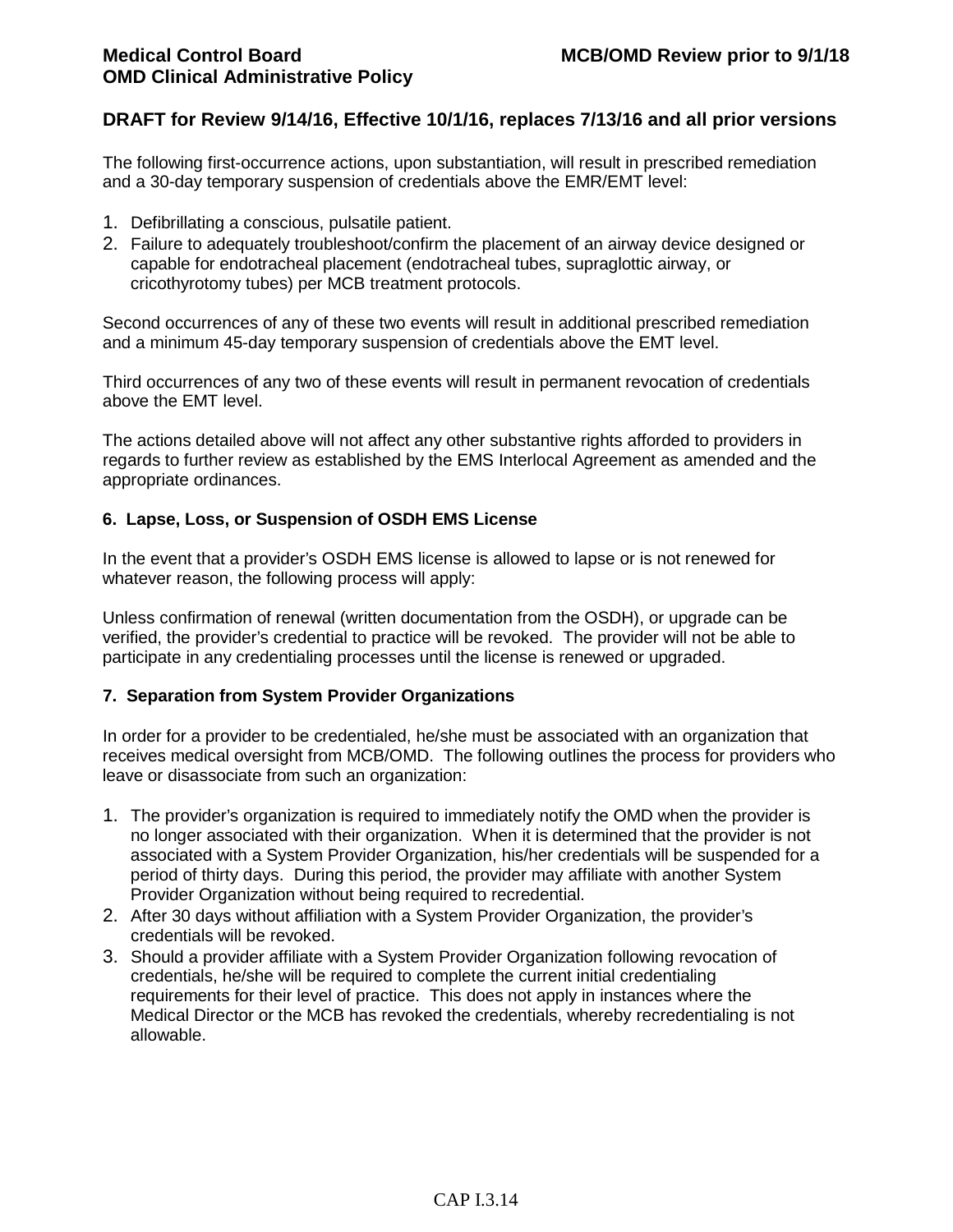### **8. Periods of Absence**

For all credentialed field and communication personnel who have not actively participated in the clinical setting at the credentialed level the following policy will apply for reinstatement of credentialed status. This does not apply to providers who are in non-field level positions, such as EMD, Training, or Administrative positions.

- 1. If the credentialed provider returns to the clinical level in less than 90 days no credentialing testing is required.
- 2. If the credentialed provider returns to the clinical setting after greater than 90 days but less than 180 days the provider is required to pass the applicable written and practical examination requirements for their certification level AND complete a minimum of four (4) supervised shifts with a qualified level FTO.
- 3. If the credentialed provider returns to the clinical setting after 180 days or greater the provider must fulfill the initial credentialing requirements.

## **9. Activity That May Pose a Threat to Public Health**

Criminal or Regulatory activity that may pose a threat to public health, or other circumstances as deemed appropriate, will be reviewed by the Medical Director.

Individual providers and their respective organizations are responsible to report any arrests of the provider involving alcohol, drugs, or a felony directly to the OMD on or before the first business day after the arrest is made. Failure to do so may result in immediate suspension of the personnel involved. Reporting the event to the OSDH EMS Division is the responsibility of the individual provider and must occur in accordance to specified rules within the prescribed timeframe.

#### **10. Action Taken by the OSDH EMS**

Any action taken (administrative review, suspension, revocation, Tax holds, etc.) by the OSDH EMS must be reported and documentation forwarded to the Office of the Medical Director.

Credential status is at the discretion of the Medical Director in such occurrences.

In all events concerning these issues, the Chief Officer, Director, or Program Manager of the Responder's Organization will be advised.

#### **11. Emergency Medical Responder Organizations**

All System Emergency Medical Responder Organizations must be registered with the OMD and licensed with the OSDH at the Basic level at minimum.

A non-ambulance EMR Organization with an authorized uniformed personnel strength of 300 or more must have at least ½ of the total members of any apparatus crew credentialed at all times. Apparatus designated for EMS response, or apparatus that may be required to respond to an EMS incident, that has a minimum manning requirement of two (2), must have both members credentialed.

A non-ambulance EMR Organization with an authorized uniformed personnel strength of 299 or less must have at least one (1) of the crew credentialed at all times for all apparatus.